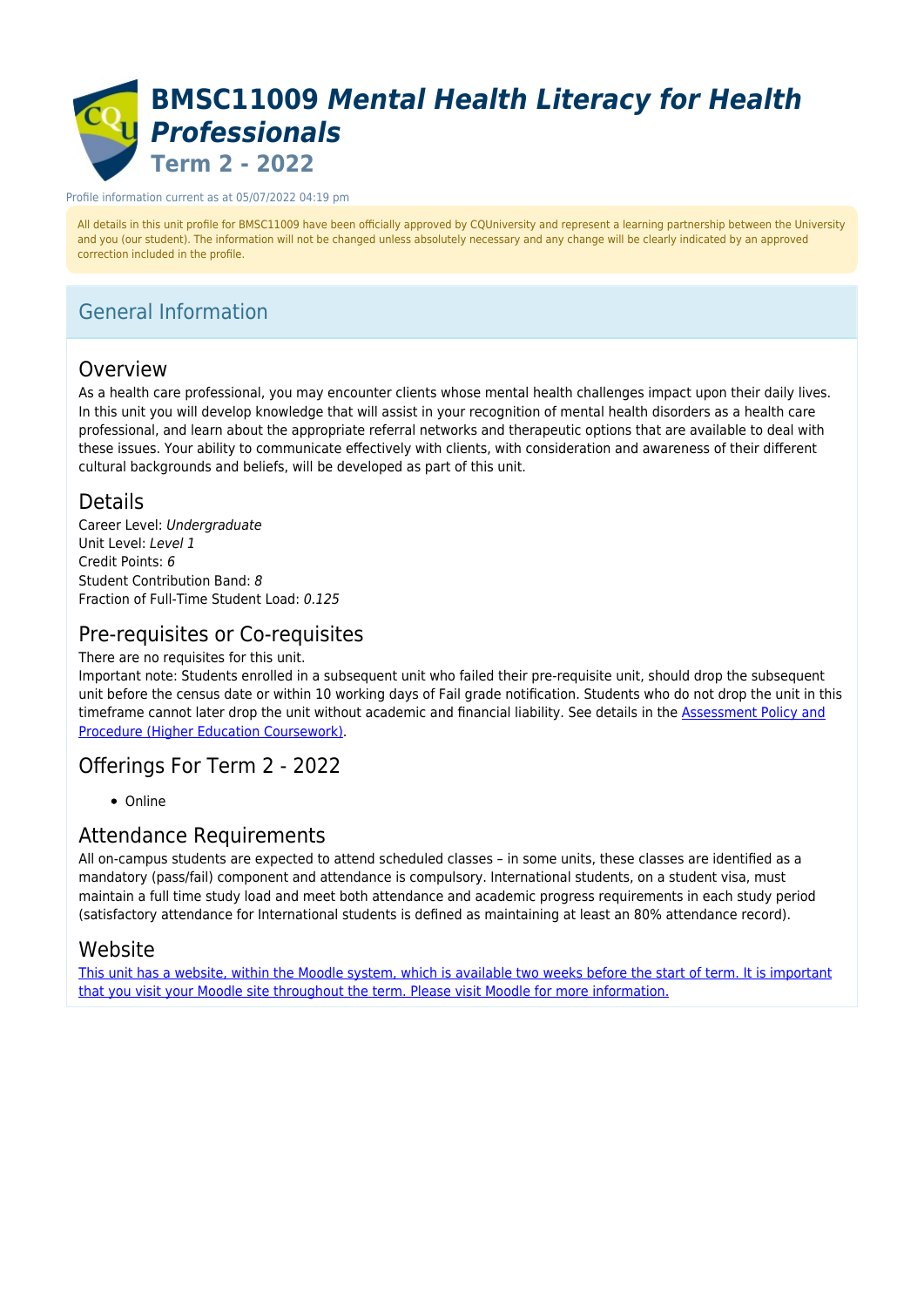## Class and Assessment Overview

### Recommended Student Time Commitment

Each 6-credit Undergraduate unit at CQUniversity requires an overall time commitment of an average of 12.5 hours of study per week, making a total of 150 hours for the unit.

## Class Timetable

**[Regional Campuses](https://handbook.cqu.edu.au/facet/timetables)** Bundaberg, Cairns, Emerald, Gladstone, Mackay, Rockhampton, Townsville

**[Metropolitan Campuses](https://handbook.cqu.edu.au/facet/timetables)** Adelaide, Brisbane, Melbourne, Perth, Sydney

### Assessment Overview

1. **Essay** Weighting: 40% 2. **Online Quiz(zes)** Weighting: 30% 3. **Presentation** Weighting: 30%

### Assessment Grading

This is a graded unit: your overall grade will be calculated from the marks or grades for each assessment task, based on the relative weightings shown in the table above. You must obtain an overall mark for the unit of at least 50%, or an overall grade of 'pass' in order to pass the unit. If any 'pass/fail' tasks are shown in the table above they must also be completed successfully ('pass' grade). You must also meet any minimum mark requirements specified for a particular assessment task, as detailed in the 'assessment task' section (note that in some instances, the minimum mark for a task may be greater than 50%). Consult the [University's Grades and Results Policy](https://www.cqu.edu.au/policy) for more details of interim results and final grades.

# CQUniversity Policies

#### **All University policies are available on the [CQUniversity Policy site.](https://policy.cqu.edu.au/)**

You may wish to view these policies:

- Grades and Results Policy
- Assessment Policy and Procedure (Higher Education Coursework)
- Review of Grade Procedure
- Student Academic Integrity Policy and Procedure
- Monitoring Academic Progress (MAP) Policy and Procedure Domestic Students
- Monitoring Academic Progress (MAP) Policy and Procedure International Students
- Student Refund and Credit Balance Policy and Procedure
- Student Feedback Compliments and Complaints Policy and Procedure
- Information and Communications Technology Acceptable Use Policy and Procedure

This list is not an exhaustive list of all University policies. The full list of University policies are available on the [CQUniversity Policy site.](https://policy.cqu.edu.au/)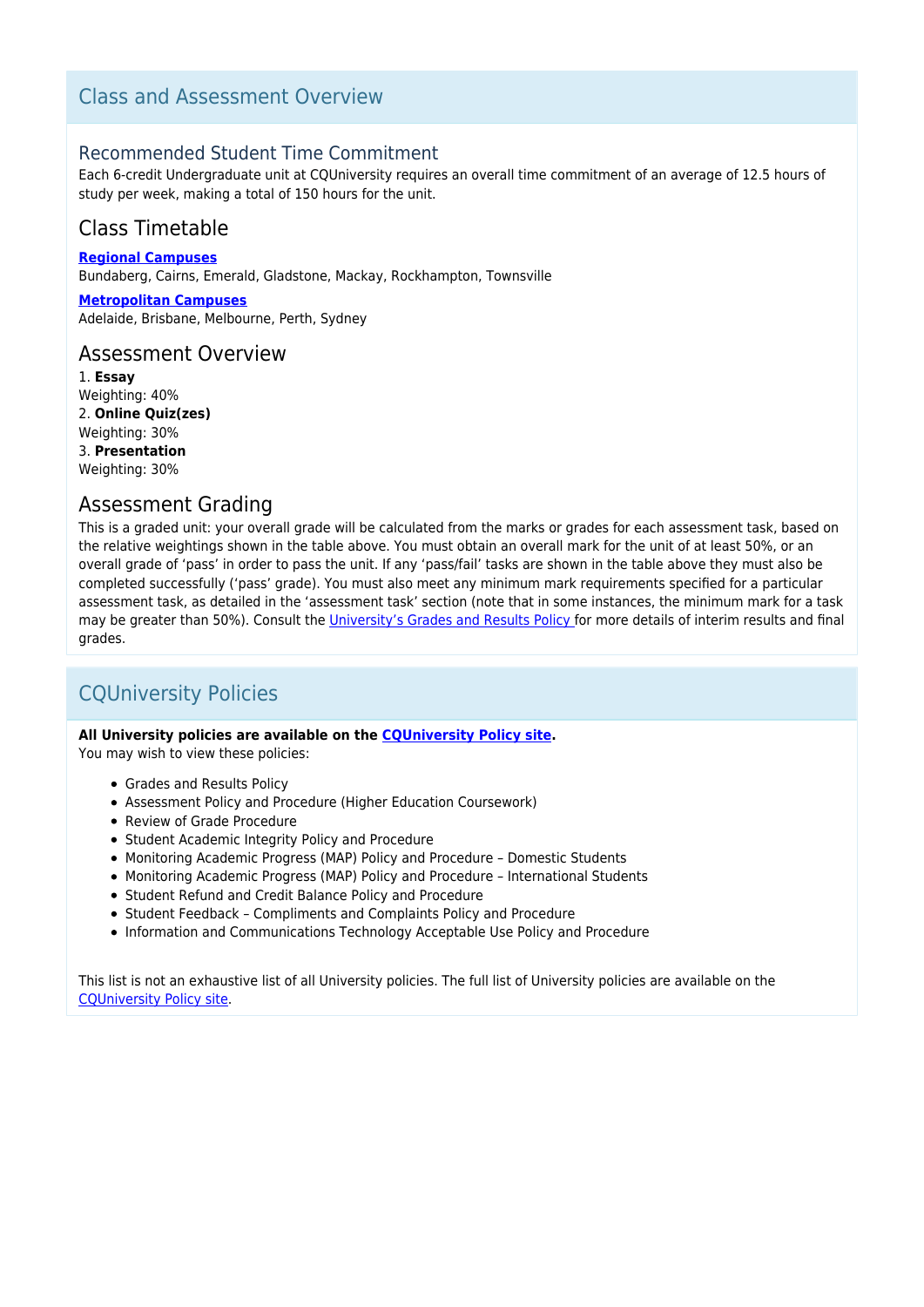## Previous Student Feedback

### Feedback, Recommendations and Responses

Every unit is reviewed for enhancement each year. At the most recent review, the following staff and student feedback items were identified and recommendations were made.

### Feedback from Have your Say and verbal feedback

#### **Feedback**

It was reported that the thoughtful feedback received from the Unit Coordinator helped encourage learning.

#### **Recommendation**

It is recommended that the new unit coordinator continue to provide thoughtful feedback to encourage learning.

### Feedback from Have your Say

#### **Feedback**

Some students would have appreciated clearer and more consistent guidance on the assessment tasks

### **Recommendation**

It is recommended that the new unit coordinator review the assessment task instructions to ensure clarity and consistency for students.

# Unit Learning Outcomes

#### **On successful completion of this unit, you will be able to:**

- 1. Explain the mental health landscape in Australia
- 2. Recognise indications that a person might be experiencing mental health challenges from an inclusive and cross cultural perspective
- 3. Describe the therapeutic options available for people who may be experiencing different types of mental health conditions and/or challenges
- 4. Communicate effectively and considerately with clients of different cultural backgrounds and beliefs.

### Alignment of Learning Outcomes, Assessment and Graduate Attributes

| N/A<br>Level |  | Introductory<br>Level |  | Intermediate Graduate<br>_evel |  | Level |  | <b>Professional</b><br>Level |  | Advanced<br>_evel |
|--------------|--|-----------------------|--|--------------------------------|--|-------|--|------------------------------|--|-------------------|
|--------------|--|-----------------------|--|--------------------------------|--|-------|--|------------------------------|--|-------------------|

### Alignment of Assessment Tasks to Learning Outcomes

| <b>Assessment Tasks</b>    |           | <b>Learning Outcomes</b> |   |           |  |  |
|----------------------------|-----------|--------------------------|---|-----------|--|--|
|                            | 1         | $\mathbf{2}$             | 3 | 4         |  |  |
| 1 - Essay - 40%            | $\bullet$ | $\bullet$                | ٠ |           |  |  |
| 2 - Online Quiz(zes) - 30% |           |                          |   |           |  |  |
| 3 - Presentation - 30%     | ٠         |                          | ٠ | $\bullet$ |  |  |

Alignment of Graduate Attributes to Learning Outcomes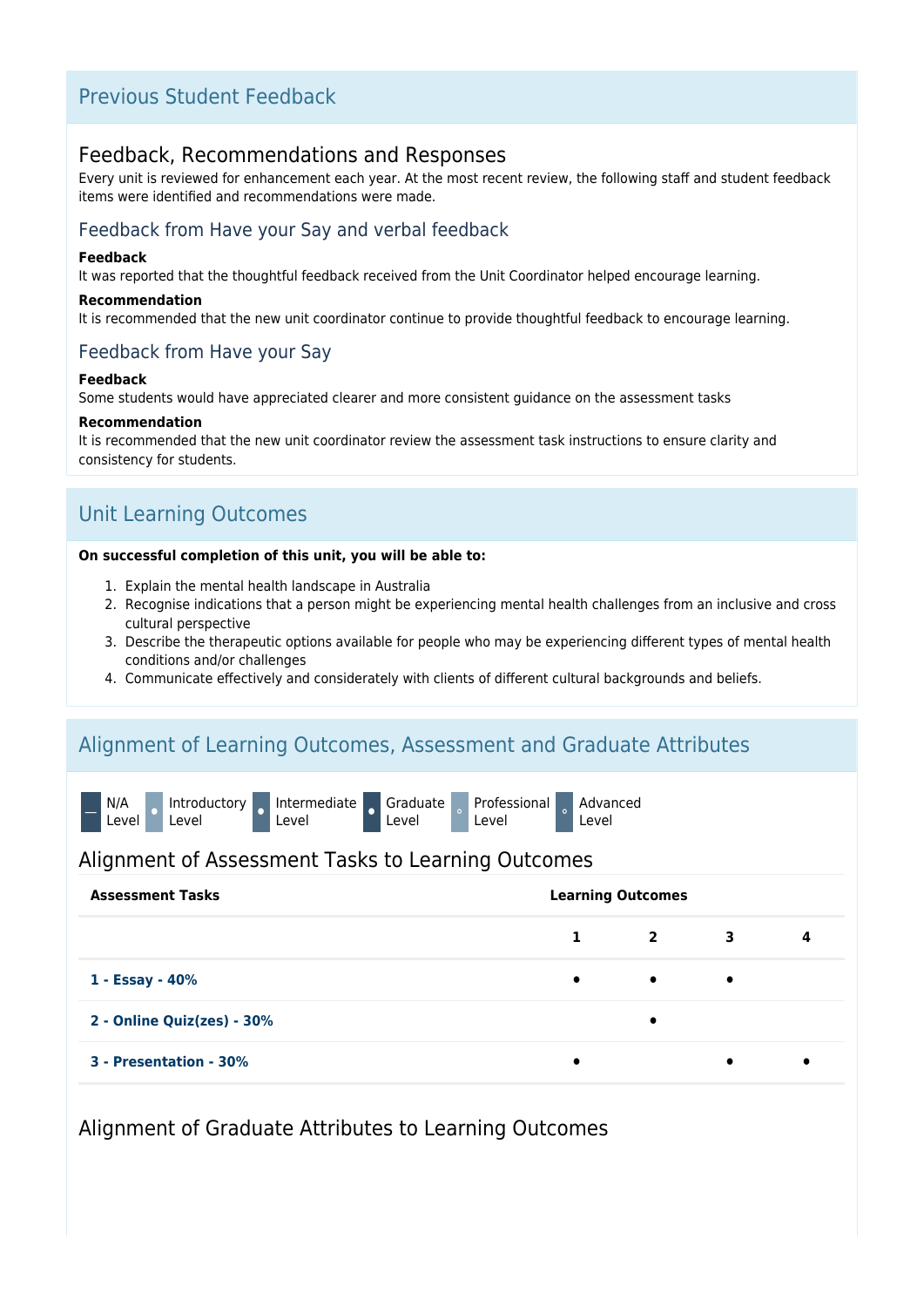| <b>Graduate Attributes</b>                          |              | <b>Learning Outcomes</b> |                         |           |  |  |  |
|-----------------------------------------------------|--------------|--------------------------|-------------------------|-----------|--|--|--|
|                                                     | $\mathbf{1}$ | $\overline{2}$           | $\overline{\mathbf{3}}$ | 4         |  |  |  |
| 1 - Communication                                   | $\bullet$    |                          | $\bullet$               | $\bullet$ |  |  |  |
| 2 - Problem Solving                                 |              | $\bullet$                |                         |           |  |  |  |
| <b>3 - Critical Thinking</b>                        |              |                          |                         |           |  |  |  |
| <b>4 - Information Literacy</b>                     |              | $\bullet$                |                         | $\bullet$ |  |  |  |
| 5 - Team Work                                       | $\Box$       |                          |                         |           |  |  |  |
| <b>6 - Information Technology Competence</b>        |              | $\bullet$                |                         |           |  |  |  |
| 7 - Cross Cultural Competence                       | $\bullet$    | $\bullet$                | $\bullet$               | $\bullet$ |  |  |  |
| 8 - Ethical practice                                |              |                          | $\bullet$               |           |  |  |  |
| 9 - Social Innovation                               |              | $\bullet$                | $\bullet$               |           |  |  |  |
| 10 - Aboriginal and Torres Strait Islander Cultures |              |                          |                         |           |  |  |  |

# Alignment of Assessment Tasks to Graduate Attributes

| <b>Assessment Tasks</b>    |  |  | <b>Graduate Attributes</b> |  |                      |  |           |  |  |
|----------------------------|--|--|----------------------------|--|----------------------|--|-----------|--|--|
|                            |  |  |                            |  | 1 2 3 4 5 6 7 8 9 10 |  |           |  |  |
| 1 - Essay - 40%            |  |  |                            |  |                      |  |           |  |  |
| 2 - Online Quiz(zes) - 30% |  |  |                            |  |                      |  |           |  |  |
| 3 - Presentation - 30%     |  |  |                            |  |                      |  | $\bullet$ |  |  |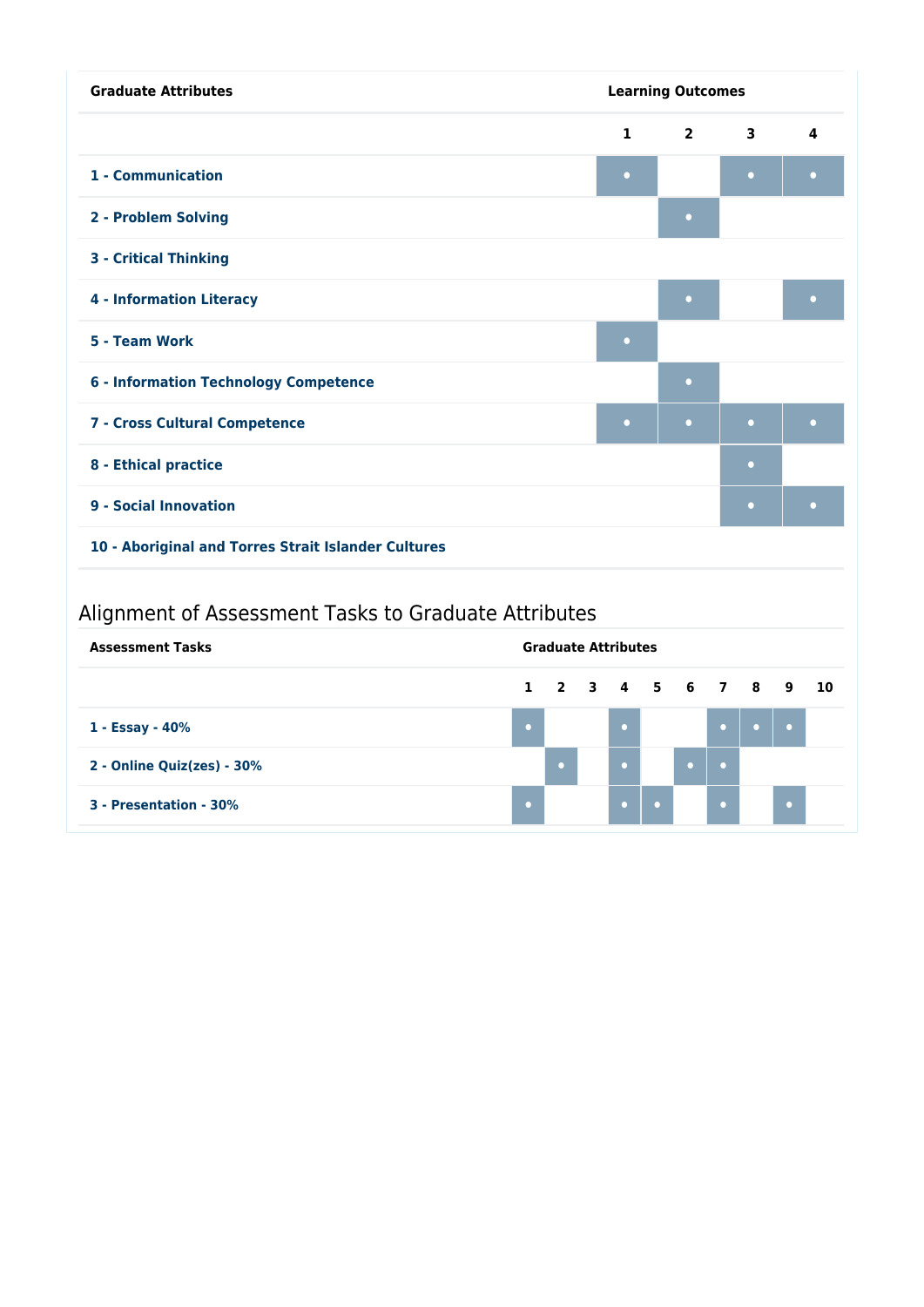# Textbooks and Resources

### Textbooks

BMSC11009

### **Prescribed**

#### **Mental Health Care**

Edition: 4th (2020) Authors: Catherine Hungerford, Donna Hodgson, Richard Clancy, Gillian Murphy, Auntie Kerrie Doyle John Wiley & Sons Australia Australia ISBN: 9780730382928 Binding: Paperback BMSC11009

### **Prescribed**

#### **Pocketbook of Mental Health**

Edition: 3 rd (2018) Authors: Muir-Cochrane, E, Barkway, P & Nizette, D Mosby Elsevier United States ISBN: 978-0-7295-4285-2 Binding: eBook

#### **Additional Textbook Information**

The third edition of the Mosbys Pocketbook of Mental Health is Out of Print, but is still available to view online at the CQUni Library website. If you prefer your own copy, you can purchase the 4th edition in both print and eBook versions at the CQUni Bookshop here: <http://bookshop.cqu.edu.au>(search on the Unit code)

#### **[View textbooks at the CQUniversity Bookshop](https://bookshop.cqu.edu.au/)**

### IT Resources

#### **You will need access to the following IT resources:**

- CQUniversity Student Email
- Internet
- Unit Website (Moodle)

# Referencing Style

All submissions for this unit must use the referencing style: [American Psychological Association 7th Edition \(APA 7th](https://delivery-cqucontenthub.stylelabs.cloud/api/public/content/apa-referencing-style.pdf?v=51e1aea7) [edition\)](https://delivery-cqucontenthub.stylelabs.cloud/api/public/content/apa-referencing-style.pdf?v=51e1aea7)

For further information, see the Assessment Tasks.

# Teaching Contacts

**David McNaughton** Unit Coordinator [d.mcnaughton@cqu.edu.au](mailto:d.mcnaughton@cqu.edu.au)

# Schedule

**Week 1 - 11 Jul 2022**

**Module/Topic Chapter Events and Submissions/Topic**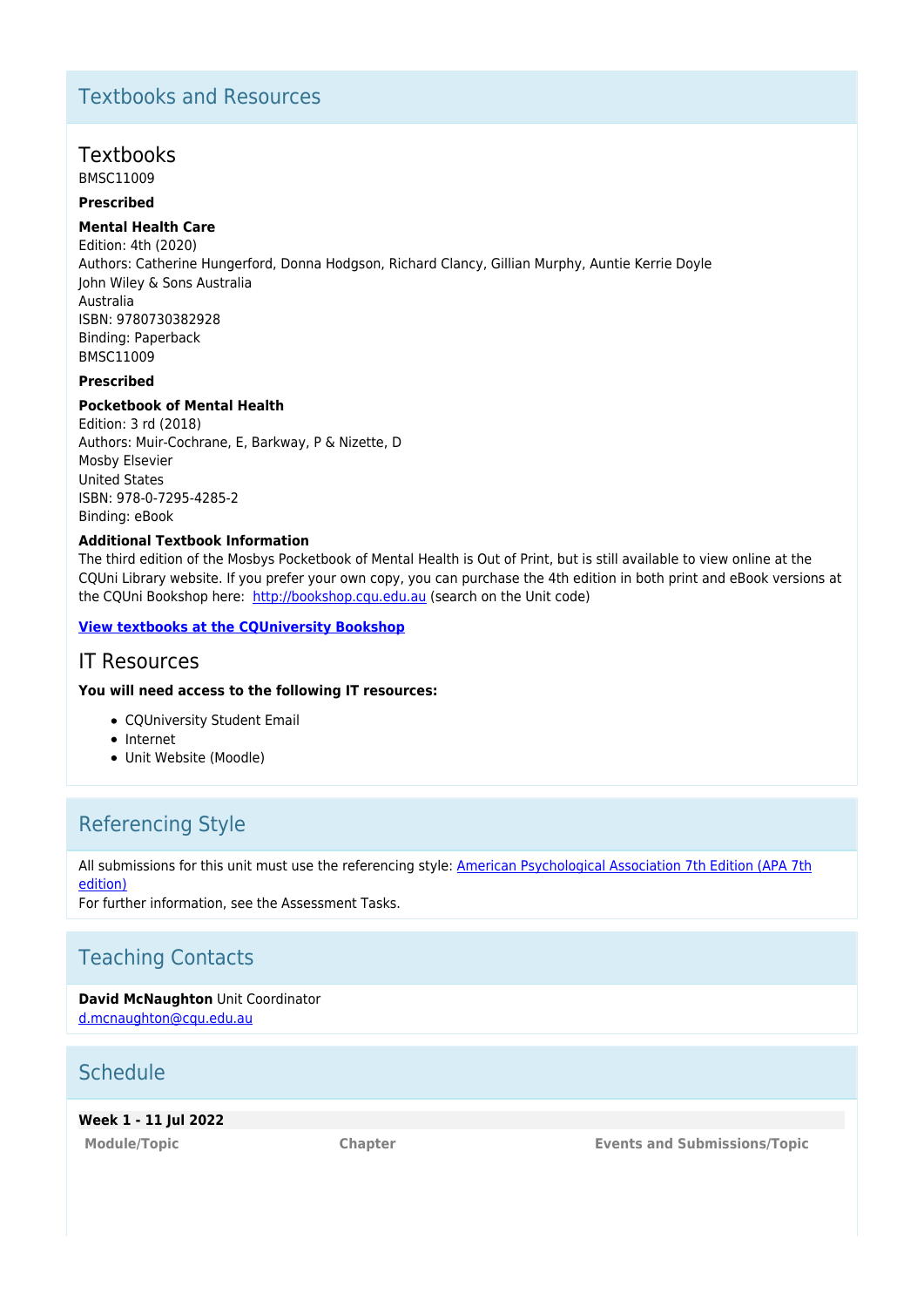| 1.1 Introduction and Expectations for<br>the unit<br>1.2 Introduction to Mental Health<br>1.3 Prevalence of Mental Health Illness<br>in Australia                                                                                   | Resources and Readings will be given<br>via Reading List<br>• Read Mosby's Pocketbook of Mental<br>Health 3rd edition:<br>• Chapter 1 Mental health: Every<br>health professional's business pp. 1-7<br>• Chapter 2 Working in a recovery<br>framework pp. 8-18<br>• Chapter 3 Essentials for Mental<br>Health Practice pp. 19-28<br>• Online readings located in Moodle<br>site in Reading List |                                                                                                                                      |
|-------------------------------------------------------------------------------------------------------------------------------------------------------------------------------------------------------------------------------------|--------------------------------------------------------------------------------------------------------------------------------------------------------------------------------------------------------------------------------------------------------------------------------------------------------------------------------------------------------------------------------------------------|--------------------------------------------------------------------------------------------------------------------------------------|
| Week 2 - 18 Jul 2022                                                                                                                                                                                                                |                                                                                                                                                                                                                                                                                                                                                                                                  |                                                                                                                                      |
| <b>Module/Topic</b>                                                                                                                                                                                                                 | Chapter                                                                                                                                                                                                                                                                                                                                                                                          | <b>Events and Submissions/Topic</b>                                                                                                  |
| 2.1 Classification of Mental Health<br><b>Disorders</b><br>2.2 WHO 10 Facts about Mental<br>Health<br>2.3 Professional Communication                                                                                                | Resources and Readings will be given<br>via Reading List<br>• Read Mosby's Pocketbook of Mental<br>Health 3rd edition:<br>• Chapter 4 Overview of Mental Health<br>Problems pp. 29-47<br>• Online readings located in Moodle<br>site in Reading List                                                                                                                                             |                                                                                                                                      |
| Week 3 - 25 Jul 2022                                                                                                                                                                                                                |                                                                                                                                                                                                                                                                                                                                                                                                  |                                                                                                                                      |
| <b>Module/Topic</b>                                                                                                                                                                                                                 | Chapter                                                                                                                                                                                                                                                                                                                                                                                          | <b>Events and Submissions/Topic</b>                                                                                                  |
| 3.1 Recognising a Problem<br>3.2 Introduction to Mental State<br>Examination                                                                                                                                                        | Resources and Readings will be given<br>via Reading List<br>• Read Mosby's Pocketbook of Mental<br>Health 3rd edition:<br>• Chapter 5 Mental Health Assessment<br>pp. 47-60<br>• Online readings located in Moodle<br>site in Reading List                                                                                                                                                       |                                                                                                                                      |
| Week 4 - 01 Aug 2022                                                                                                                                                                                                                |                                                                                                                                                                                                                                                                                                                                                                                                  |                                                                                                                                      |
| <b>Module/Topic</b><br>4.1 Depressive Disorders<br>4.2 Anxiety Disorders                                                                                                                                                            | Chapter<br>Resources and Readings will be given<br>via Reading List<br>• Read Mosby's Pocketbook of Mental<br>Health 3rd edition:<br>• Chapter 10 Culture and Mental<br>Health pp.103-111<br>• Online readings located in Moodle<br>site in Reading List                                                                                                                                         | <b>Events and Submissions/Topic</b><br>Online Quiz 1: Opens 9:00am Monday<br>2nd August and Closes 5:00 pm<br>Sunday 8th August 2021 |
| Week 5 - 08 Aug 2022                                                                                                                                                                                                                |                                                                                                                                                                                                                                                                                                                                                                                                  |                                                                                                                                      |
| <b>Module/Topic</b>                                                                                                                                                                                                                 | Chapter                                                                                                                                                                                                                                                                                                                                                                                          | <b>Events and Submissions/Topic</b>                                                                                                  |
| 5.1 The Importance of Understanding<br><b>Mental Health</b><br>5.2 The relationship between Mental<br>and Physical Health<br>5.3 Alcohol and Substance Use<br><b>Disorders</b><br>5.4 Mental Health Nurse Practitioner<br>Interview | Resources and Readings will be given<br>via Reading List<br>• Read Mosby's Pocketbook of Mental<br>Health 3rd edition:<br>• Chapter 11: Co-occurring Mental<br>Health Problems pp. 113-119<br>• Read Hungerford et al Mental Health<br>Care 4th edition:<br>• Chapter 10: Substance Use<br>Disorders pp. 362-410<br>• Online readings located in Moodle<br>site in Reading List                  |                                                                                                                                      |
| Vacation Week - 15 Aug 2022                                                                                                                                                                                                         |                                                                                                                                                                                                                                                                                                                                                                                                  |                                                                                                                                      |
| <b>Module/Topic</b>                                                                                                                                                                                                                 | Chapter                                                                                                                                                                                                                                                                                                                                                                                          | <b>Events and Submissions/Topic</b>                                                                                                  |
| Vacation                                                                                                                                                                                                                            |                                                                                                                                                                                                                                                                                                                                                                                                  |                                                                                                                                      |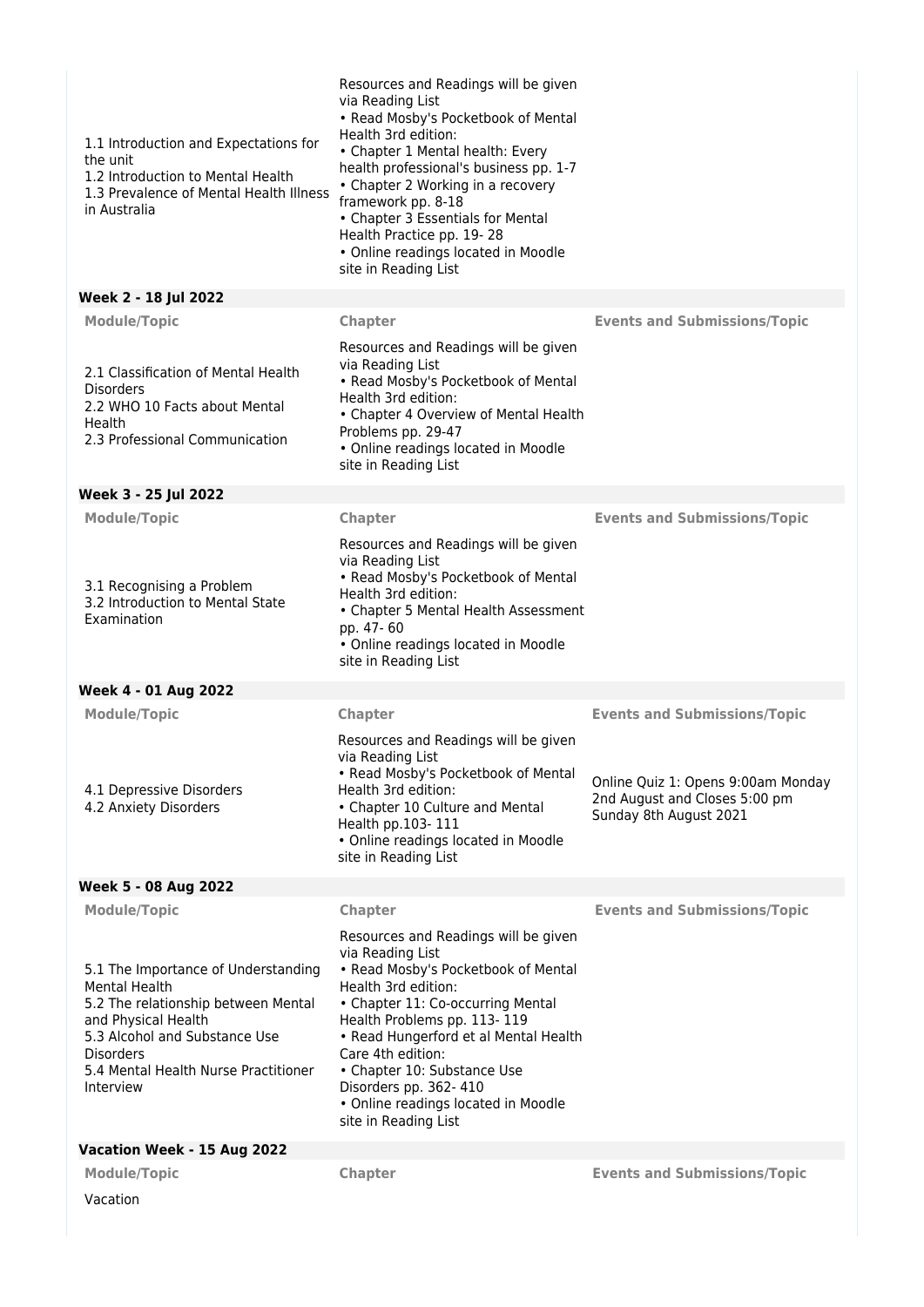| Week 6 - 22 Aug 2022                                                                                                                       |                                                                                                                                                                                                                                                                                                                                                                                                                                                    |                                                                                                       |
|--------------------------------------------------------------------------------------------------------------------------------------------|----------------------------------------------------------------------------------------------------------------------------------------------------------------------------------------------------------------------------------------------------------------------------------------------------------------------------------------------------------------------------------------------------------------------------------------------------|-------------------------------------------------------------------------------------------------------|
| <b>Module/Topic</b>                                                                                                                        | Chapter                                                                                                                                                                                                                                                                                                                                                                                                                                            | <b>Events and Submissions/Topic</b>                                                                   |
| 6.1 Autistic Spectrum<br>6.2 ADHD<br>6.3 Mental Health Practitioner<br><b>Interviews</b>                                                   | Resources and Readings will be given<br>via Reading List<br>• Read Mosby's Pocketbook of Mental<br>Health 3rd edition:<br>• Chapter 14 Settings for Mental<br>Health Care pp. 138-146<br>• appendix 2 Who Does What in<br>Mental Health pp 149-151<br>• Read Hungerford et al Mental Health<br>Care 4th edition:<br>• Chapter 2: Assessment in a Mental<br>Health Context pp. 44-77<br>• Online readings located in Moodle<br>site in Reading List |                                                                                                       |
| Week 7 - 29 Aug 2022                                                                                                                       |                                                                                                                                                                                                                                                                                                                                                                                                                                                    |                                                                                                       |
| <b>Module/Topic</b>                                                                                                                        | Chapter                                                                                                                                                                                                                                                                                                                                                                                                                                            | <b>Events and Submissions/Topic</b>                                                                   |
| 7.1 Violence in Relationships<br>7.2 Common Reactions to Stressful<br><b>Situations</b><br>7.3 Case Studies                                | Resources and Readings will be given<br>via Reading List<br>• Read Hungerford et al Mental Health<br>Care 4th edition:<br>• Chapter 5 Common reactions to<br>Stressful Situations pp 167-201<br>• Online readings located in Moodle<br>site in Reading List                                                                                                                                                                                        | <b>Essay</b> Due: Week 7 Friday (2 Sept<br>2022) 3:00 pm AEST                                         |
| Week 8 - 05 Sep 2022                                                                                                                       |                                                                                                                                                                                                                                                                                                                                                                                                                                                    |                                                                                                       |
| <b>Module/Topic</b>                                                                                                                        | Chapter                                                                                                                                                                                                                                                                                                                                                                                                                                            | <b>Events and Submissions/Topic</b>                                                                   |
| 8.1 Suicide and Intentional Self Harm<br>Parasuicide<br>8.2 Caring for a Person who has Self<br>Harmed                                     | Resources and Readings will be given<br>via Reading List<br>• Read Mosby's Pocketbook of Mental<br>Health 3rd edition:<br>• Chapter 12: Loss and Grief pp. 120-<br>129<br>• Read Hungerford et al Mental Health<br>Care 4th edition:<br>• Chapter 8 Caring for a person who<br>has self-harmed pp. 285-323<br>• Online readings located in Moodle<br>site in Reading List                                                                          | Online Quiz 2: Opens 9:00 am Monday<br>6th September and Closes 5:00 pm<br>Sunday 12th September 2021 |
| Week 9 - 12 Sep 2022                                                                                                                       |                                                                                                                                                                                                                                                                                                                                                                                                                                                    |                                                                                                       |
| <b>Module/Topic</b><br>9.1 A Brief Snapshot of Other<br><b>Important Disorders</b><br>9.2 Indigenous Lived Experience of<br>Grief and Loss | Chapter<br>Resources and Readings will be given<br>via Reading List<br>• Read Mosby's Pocketbook of Mental<br>Health 3rd edition:<br>• Chapter 4 An Overview of Mental<br>Health Problems pp.29-46<br>• Online readings located in Moodle<br>site in Reading List                                                                                                                                                                                  | <b>Events and Submissions/Topic</b>                                                                   |
| Week 10 - 19 Sep 2022                                                                                                                      |                                                                                                                                                                                                                                                                                                                                                                                                                                                    |                                                                                                       |
| <b>Module/Topic</b>                                                                                                                        | Chapter                                                                                                                                                                                                                                                                                                                                                                                                                                            | <b>Events and Submissions/Topic</b>                                                                   |
| 10.1 Dementia<br>10.2 Caring for an Older Person with a<br><b>Mental Illness</b>                                                           | Resources and Readings will be given<br>via Reading List<br>• Read Hungerford et al Mental Health<br>Care 4th edition:<br>• Chapter 11 Caring for an older<br>person with a mental illness pp. 413-<br>439<br>· Online readings located in Moodle<br>site in Reading List                                                                                                                                                                          | Inforgraphic Due: Week 10<br>Wednesday (21 Sept 2022) 6:00 pm<br><b>AEST</b>                          |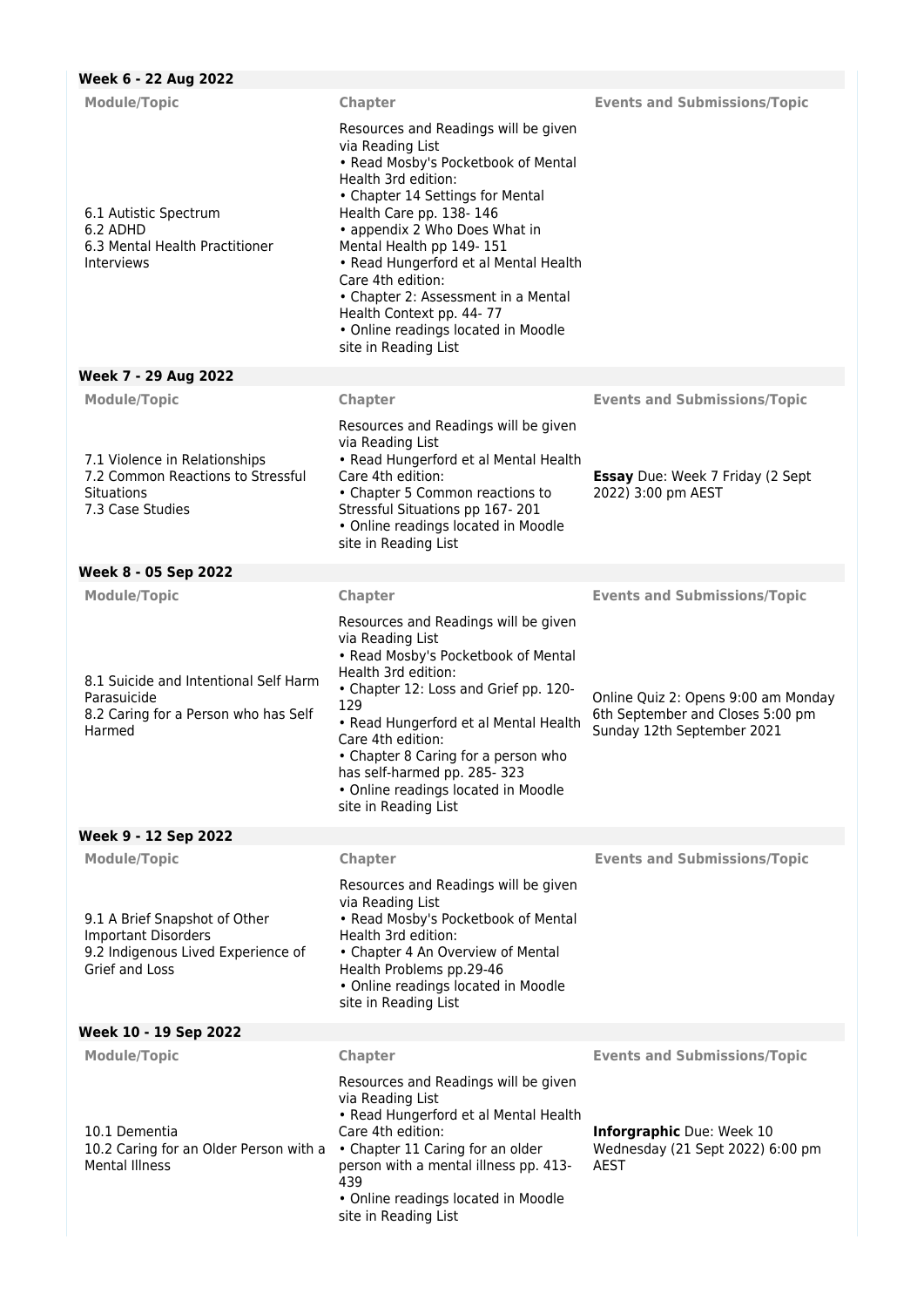| Week 11 - 26 Sep 2022                                            |                                                                                                                                                                                                                                                                                                           |                                     |  |  |
|------------------------------------------------------------------|-----------------------------------------------------------------------------------------------------------------------------------------------------------------------------------------------------------------------------------------------------------------------------------------------------------|-------------------------------------|--|--|
| <b>Module/Topic</b>                                              | <b>Chapter</b>                                                                                                                                                                                                                                                                                            | <b>Events and Submissions/Topic</b> |  |  |
| 11.1 Eating Disorders                                            | Resources and Readings will be given<br>via Reading List<br>• Read Hungerford et al Mental Health<br>Care 4th edition:<br>• Chapter 8: Eating Disorders pp.<br>293-298<br>• Online readings located in Moodle<br>site in Reading List                                                                     |                                     |  |  |
| Week 12 - 03 Oct 2022                                            |                                                                                                                                                                                                                                                                                                           |                                     |  |  |
| <b>Module/Topic</b>                                              | <b>Chapter</b>                                                                                                                                                                                                                                                                                            | <b>Events and Submissions/Topic</b> |  |  |
| 12.1 Caring for a Person with a<br><b>Serious Mental Illness</b> | Resources and Readings will be given<br>via Reading List<br>• Read Hungerford et al Mental Health<br>Care 4th edition:<br>• Chapter 9: Caring for a person with a Friday (7 Oct 2022) 5:00 pm AEST<br>Serious Mental Illness pages 329-359<br>• Online readings located in Moodle<br>site in Reading List | On-Line Quizzes Due: Week 12        |  |  |
| Review/Exam Week - 10 Oct 2022                                   |                                                                                                                                                                                                                                                                                                           |                                     |  |  |
| <b>Module/Topic</b>                                              | <b>Chapter</b>                                                                                                                                                                                                                                                                                            | <b>Events and Submissions/Topic</b> |  |  |

# Assessment Tasks

## 1 Essay

**Assessment Type** Essay **Task Description**

### **The Topic**

The experience of low back pain is associated with an individual's thoughts, feelings, and social environment. The following case describes John, a 40 year old Meeanjin man who presented to a chiropractic clinic with persistent low back pain and associated depression.

### **Introducing John**

John, 40 years old and a Meeanjin man, lives in Brisbane. He presented to a local chiropractor for help regarding his persistent low back pain. During the history, it was revealed that John's back pain had been present for more than 10 years, after a motor vehicle accident. John was a keen rugby player and could not return to sport due to the injury. As such, John developed ongoing depression and he reported during times of intense sadness, his back pain would become worse.

### **Your Task**

Based on John's case, your task is to review the empirical evidence regarding the relationship between depression and chronic pain. In addition, outline how psychological therapy may improve John's symptoms.

### **Assessment format**

- Title page including essay title, full name, student number, and word count
- 1000 words maximum (not including title page and reference list)
- 12pt Times New Roman font
- Double-spaced
- 2.54cm margins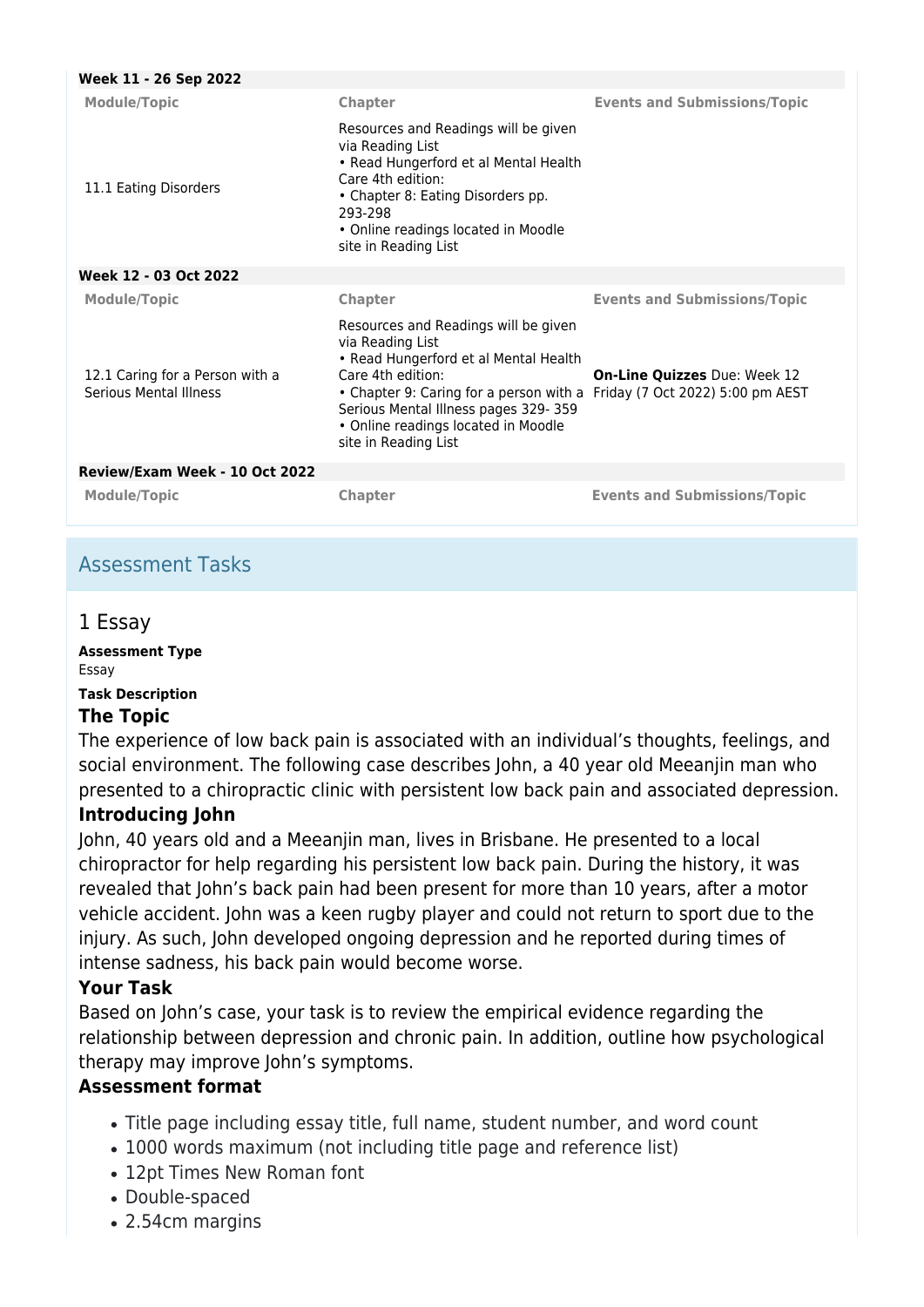• APA 7th Edition referencing and formatting style (https://delivery-cqucontenthub.stylelabs.cloud/api/public/content/apa-referencing-st yle.pdf?v=51e1aea7)

### **Starter references**

Bair, M. J., Robinson, R. L., Katon, W., & Kroenke, K. (2003). Depression and Pain Comorbidity: A Literature Review. Archives of Internal Medicine, 163(20), 2433-2445. <https://doi.org/10.1001/archinte.163.20.2433>

Campbell, L. C., Clauw, D. J., & Keefe, F. J. (2003). Persistent pain and depression: a biopsychosocial perspective. Biological Psychiatry, 54(3), 399-409. [https://doi.org/https://doi.org/10.1016/S0006-3223\(03\)00545-6](https://doi.org/https:/doi.org/10.1016/S0006-3223(03)00545-6)

Lin, I., O'Sullivan, P., Coffin, J., Mak, D., Toussaint, S., & Straker, L. (2012). 'I am absolutely shattered': The impact of chronic low back pain on Australian Aboriginal people. European Journal of Pain, 16(9), 1331-1341[.https://doi.org/10.1002/j.1532-2149.2012.00128.x](https://doi.org/10.1002/j.1532-2149.2012.00128.x) Eccleston, C., Morley, S. J., & Williams, A. C. d. C. (2013). Psychological approaches to chronic pain management: evidence and challenges. BJA: British Journal of Anaesthesia, 111(1), 59-63. <https://doi.org/10.1093/bja/aet207>

### **Assessment Due Date**

Week 7 Friday (2 Sept 2022) 3:00 pm AEST upload via Turnitin in Moodle

### **Return Date to Students**

Week 9 Friday (16 Sept 2022) All efforts will be made to return these assessments within 14 days of the due date.

### **Weighting**

40%

**Minimum mark or grade** 50%

#### **Assessment Criteria**

You will be assessed on your essay writing skills to logically organize and present ideas and arguments with clarity of expression, correct grammar and spelling. All work submitted must be your own original work and appropriately referenced. You will demonstrate an understanding of topics and unit material relevant to the assessment task. You will use the APA 7th Edition style of referencing for in-text as well as your scholarly list that is correctly formatted. A detailed rubric and guidance information will be available on Moodle.

#### **Referencing Style**

[American Psychological Association 7th Edition \(APA 7th edition\)](https://delivery-cqucontenthub.stylelabs.cloud/api/public/content/apa-referencing-style.pdf?v=51e1aea7)

#### **Submission**

Online

### **Submission Instructions**

upload via Turnitin in Moodle

#### **Learning Outcomes Assessed**

- Explain the mental health landscape in Australia
- Recognise indications that a person might be experiencing mental health challenges from an inclusive and cross cultural perspective
- Describe the therapeutic options available for people who may be experiencing different types of mental health conditions and/or challenges

#### **Graduate Attributes**

- Communication
- Information Literacy
- Cross Cultural Competence
- Ethical practice
- Social Innovation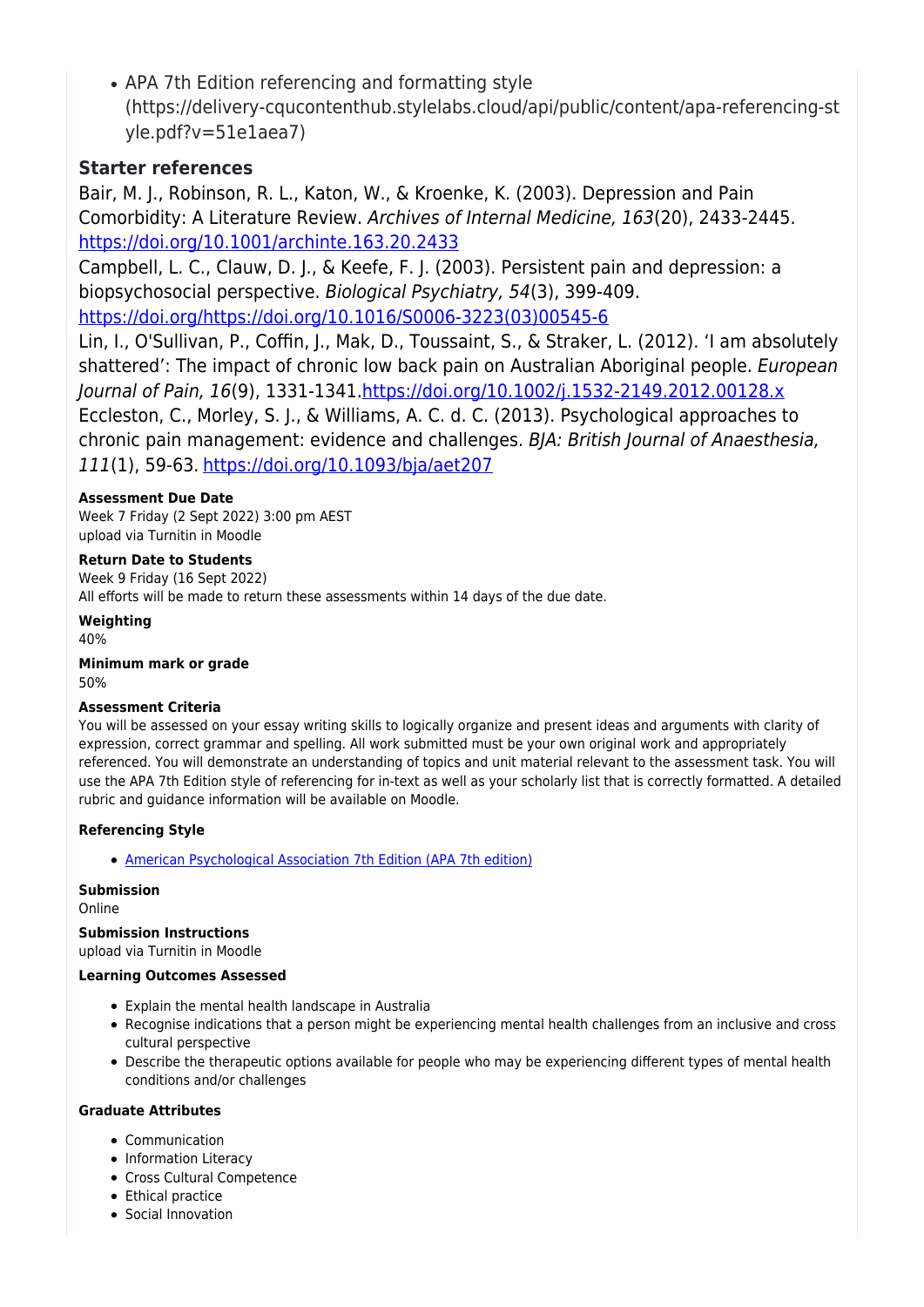# 2 On-Line Quizzes

#### **Assessment Type** Online Quiz(zes)

#### **Task Description**

The task associated with this assessment item is to complete the online quizzes during the term on the unit's Moodle website. These quizzes will be available in Weeks 4, 8 and 12 and each quiz will test the student's knowledge of unit material for the previous weeks.

Each quiz will consist of twenty (20) questions that are randomly selected from a question bank. Each quiz will be worth 10% of the total grade for the unit and the complete assessment of three (3) quizzes will be worth 30% of the total grade. Feedback will be given to students after each quiz to enhance their mental health literacy. Points to note:

Students will be allowed (1) one attempt at each quiz.

There will be a time limit on quizzes.

Students are encouraged to refer to the unit materials in order to obtain as many correct answers as possible. If students have technical problems with the quiz, they should contact the unit coordinator or TASAC as soon as possible. Refer to your Moodle site for further details.

#### **Number of Quizzes**

3

**Frequency of Quizzes Other** 

**Assessment Due Date**

Week 12 Friday (7 Oct 2022) 5:00 pm AEST

### **Return Date to Students**

Review/Exam Week Friday (14 Oct 2022) All efforts will be made to return these assessments within 14 days of the due date.

**Weighting** 30%

**Minimum mark or grade** 50%

#### **Assessment Criteria**

You will be required to complete a series of open book online quizzes across the term, that will assist you with improving your mental health literacy. You will demonstrate through answering the online quiz questions an ability to recognize indications, that a person might be experiencing mental health challenges from an inclusive and cross cultural perspective.

You are marked according to the number of correct responses for each quiz

#### **Referencing Style**

[American Psychological Association 7th Edition \(APA 7th edition\)](https://delivery-cqucontenthub.stylelabs.cloud/api/public/content/apa-referencing-style.pdf?v=51e1aea7)

### **Submission**

Online

**Submission Instructions** Online

#### **Learning Outcomes Assessed**

Recognise indications that a person might be experiencing mental health challenges from an inclusive and cross cultural perspective

### **Graduate Attributes**

- Problem Solving
- Information Literacy
- Information Technology Competence
- Cross Cultural Competence

# 3 Inforgraphic

**Assessment Type** Presentation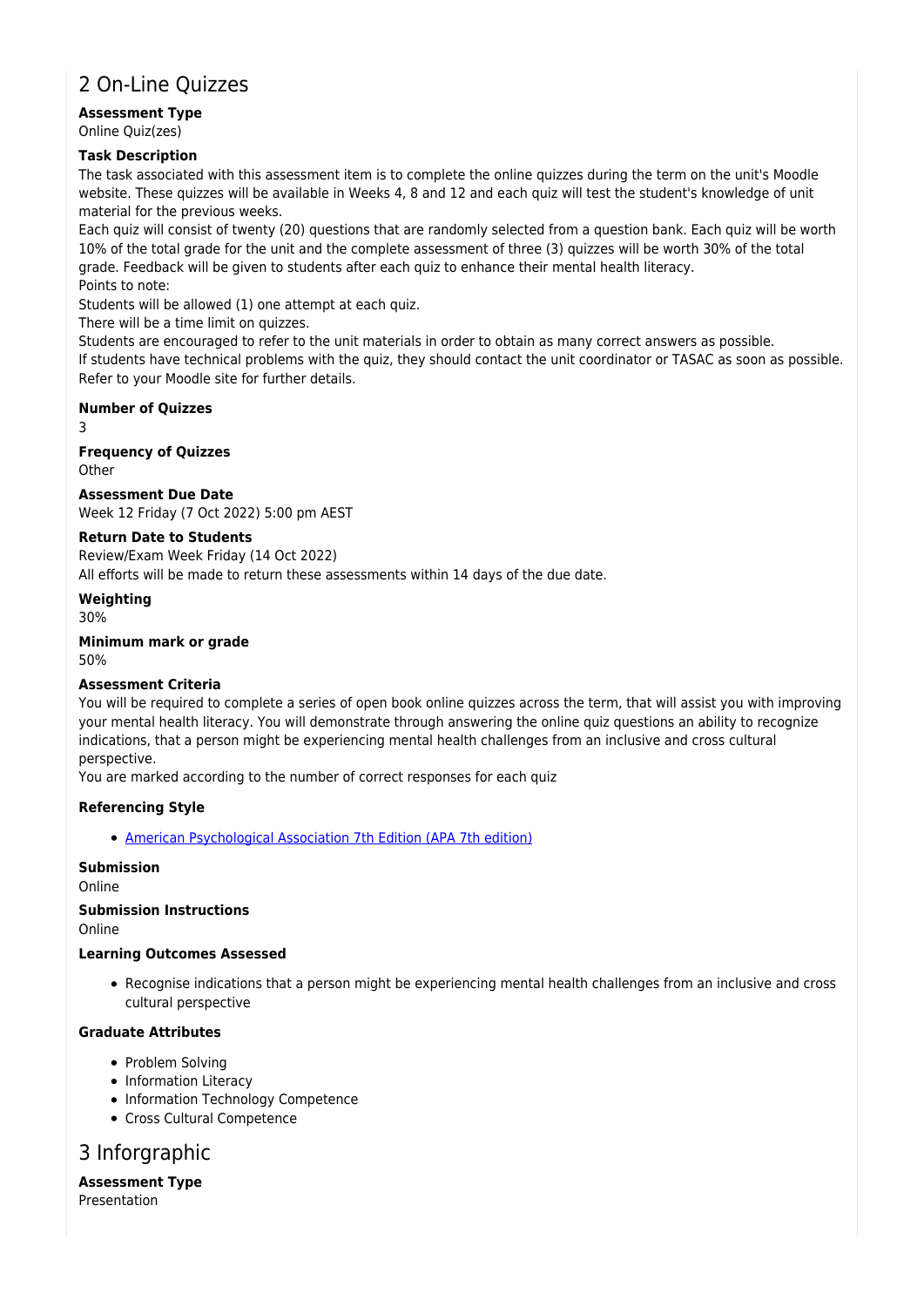**In this assessment, you will select one of the weekly topics covered in the unit and create a one-page, single-sided (A4 size) infographic based on the most upto-date published evidence. This infographic should be created with the specific aim to be used in the outpatient clinic as a patient resource. The infographic should be submitted to Moodle as a high-resolution PDF file**

**What is an infographic? Infographics are visual representations of information, data, or knowledge. They're can also visualise understanding of concepts and explain processes.**

**Key steps in developing an infographic:**

**1. Choose a psychological disorder from one of the weekly topics covered in the unit.**

**2. Locate peer reviewed evidence related to the chosen topic. This will include the following:**

**§ Aetiology**

**§ Epidemiology**

**§ Diagnostic criteria according to DSM-V.**

**§ Clinical presentation § Treatment (e.g. therapies and medications)**

**§ Management of the condition to help develop a better understanding in which health care professionals are best able to serve the community.**

**§ Any cultural accommodations to be aware of with the condition.**

**3. Using the located evidence from point 2, create a single sided (A4 page) infographic. Consider the below points.**

**§ Provide accurate, detailed, and well-researched information, which is presented and supports the chosen disorder.**

**§ Ensure all content (visuals & text) are intentional and complementary to the purpose of the infographic.**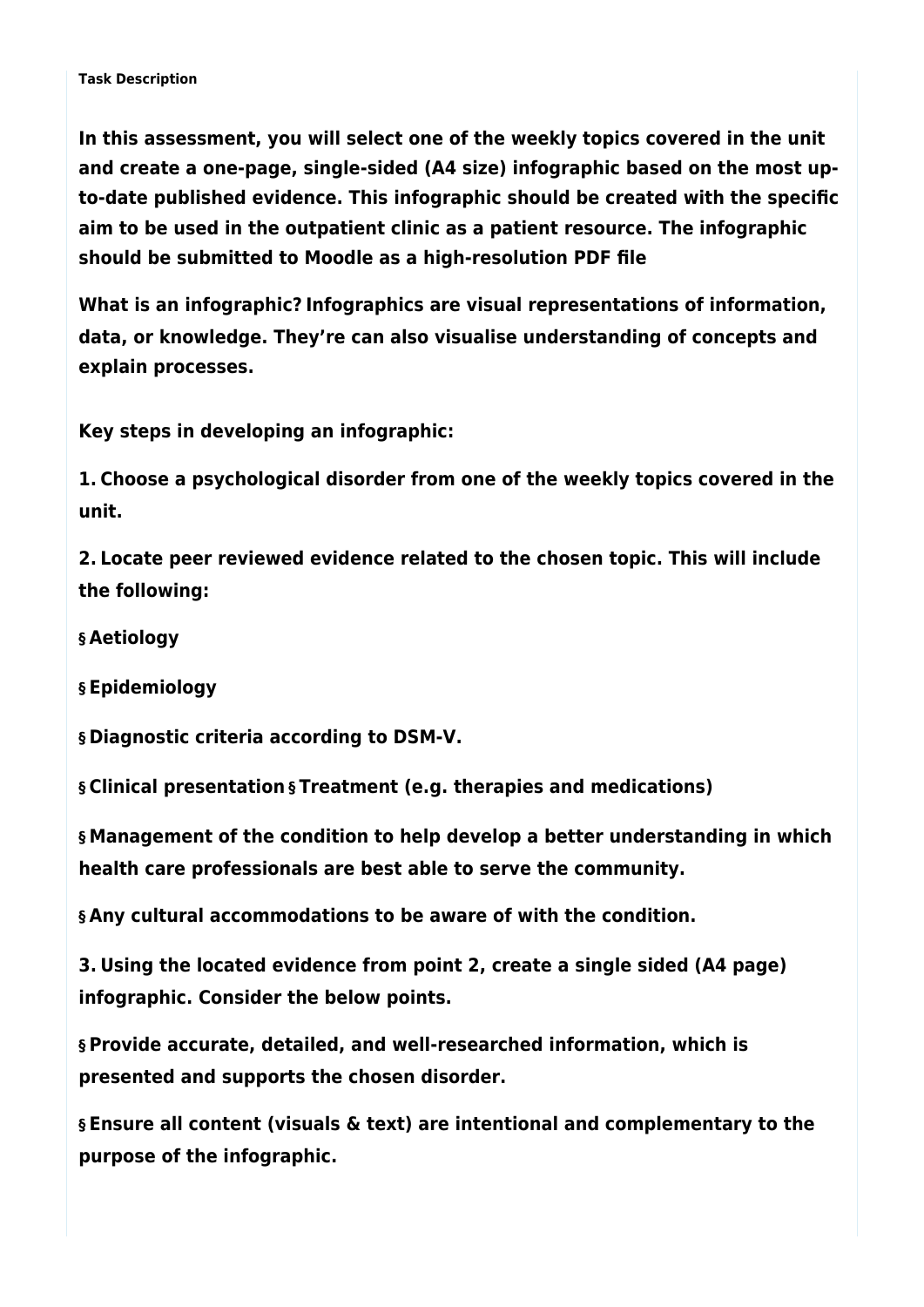**§ Colours, fonts, graphics, and data visualisation effectively contribute to the topic and message being conveyed.**

**§ The infographic effectively informs the audience of its intended purpose.**

**§ Information is systematically organised and effectively aligns with the main message.**

**§ Full APA citations are included for all sources of information referenced.**

**§ The infographic is free of spelling and grammatical errors.**

# **4. Use software applications such as PowerPoint to create infographic. Other software such as Canva may be used**

**Assessment Due Date** Week 10 Wednesday (21 Sept 2022) 6:00 pm AEST Please submit this through Moodle.

**Return Date to Students** Week 12 Wednesday (5 Oct 2022)

All efforts will be made to return these assessments within 14 days of the due date.

**Weighting** 30%

**Minimum mark or grade** 50%

#### **Assessment Criteria**

The criteria for this assessment will include;

- Overall task completion
- Language & grammar
- Referencing & the use of additional external references or resources
- General composition and overall written presentation

A detailed rubric will be available on Moodle.

#### **Referencing Style**

[American Psychological Association 7th Edition \(APA 7th edition\)](https://delivery-cqucontenthub.stylelabs.cloud/api/public/content/apa-referencing-style.pdf?v=51e1aea7)

**Submission** Online

### **Submission Instructions**

upload to Moodle

#### **Learning Outcomes Assessed**

- Explain the mental health landscape in Australia
- Describe the therapeutic options available for people who may be experiencing different types of mental health conditions and/or challenges
- Communicate effectively and considerately with clients of different cultural backgrounds and beliefs.

#### **Graduate Attributes**

- Communication
- Information Literacy
- Team Work